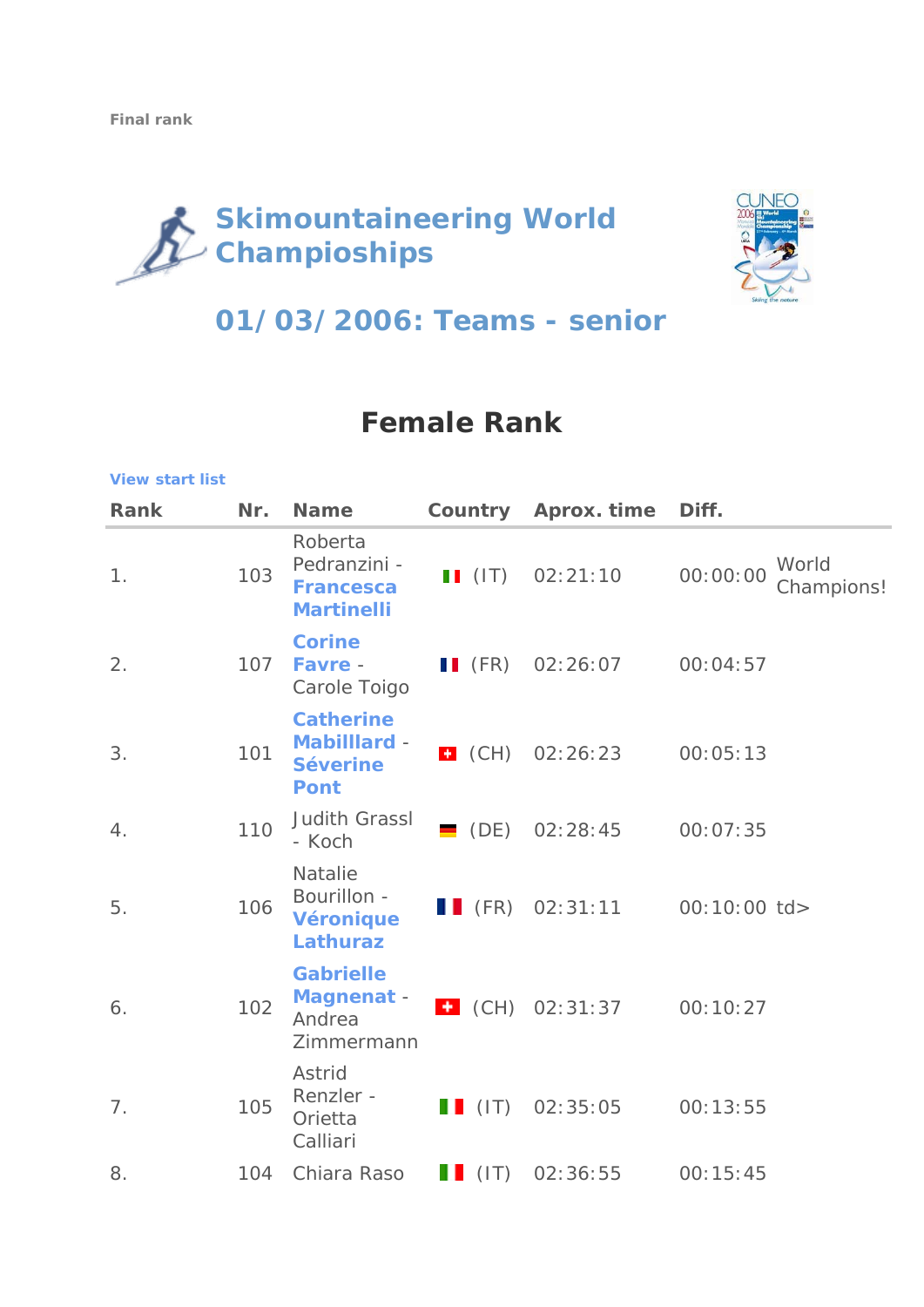### - Paola Martinale

| 9.                                                                          | 108 | <b>Cristina Bes</b><br>- Izaskun<br><b>Zubizarreta</b>          |                     | E (ES) 02:45:10              | 00:24:00 | 3 min<br>penalty |
|-----------------------------------------------------------------------------|-----|-----------------------------------------------------------------|---------------------|------------------------------|----------|------------------|
| 10.                                                                         | 109 | Christine<br>Echtler-<br>Schleich -<br>Silvia<br><b>Treimer</b> |                     | $\blacksquare$ (DE) 02:48:10 | 00:27:00 | 3 min<br>penalty |
| 11.                                                                         | 113 | Monique<br>Merrill -<br><b>Jeannie</b><br><b>Wall</b>           |                     | $\blacksquare$ (US) 02:57:21 | 00:36:11 |                  |
| 12.                                                                         | 112 | Sophie<br>Dusautoir -<br><b>Neus Tort</b>                       |                     | $\bullet$ (AD) 03:05:38      | 00:44:28 |                  |
| 13.                                                                         | 111 | Dita<br>Formánkóva<br>- Alice<br>Korbova                        |                     | $CZ$ 03:12:11                | 00:51:00 |                  |
| 14.                                                                         | 115 | Lene<br><b>Pederson -</b><br>Ellen Blom                         | $\blacksquare$ (NO) | 03:29:01                     | 01:07:51 |                  |
| Team 106<br>was first<br>desqualified,<br>but<br>readmitted<br>after claim. |     |                                                                 |                     |                              |          |                  |

### **Male Rank**

#### **[View start list](http://www.skimountaineering.org/node/259)**

|     |                | Rank Nr. Name                                     | Country Cat. | Aprox. time Diff.                     |                     |  |
|-----|----------------|---------------------------------------------------|--------------|---------------------------------------|---------------------|--|
| 1.9 |                | <b>Stéphane Brosse</b><br>- Patrick Blanc         |              | II (FR) $01:48:41$ 00:00:00           | World<br>Champions! |  |
| 2.  | 10             | <b>Florent Perrier -</b><br><b>Gregory Gachet</b> |              | $\blacksquare$ (FR) 01:50:21 00:01:40 |                     |  |
| 3.  | 5 <sup>5</sup> | Denis Brunod -                                    |              | II (IT) 01:51:15 00:02:34             |                     |  |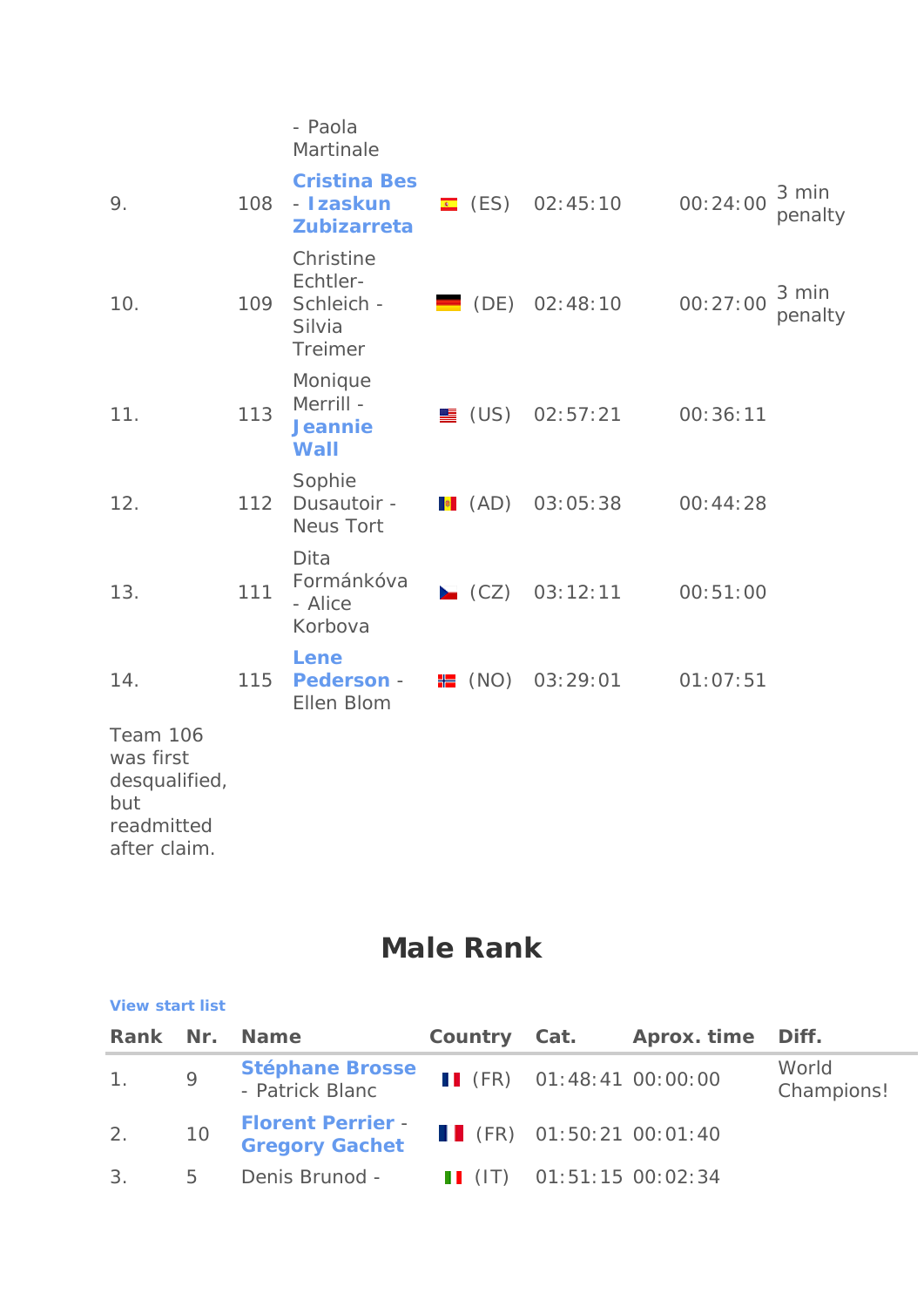### **[Manfred](http://www.skimountaineering.org/node/241?IdRacer=169)  [Reichegger](http://www.skimountaineering.org/node/241?IdRacer=169)**

| 4.  | 1              | <b>Alexander Hug -</b><br><b>Rico Elmer</b>                       |                     | $\bullet$ (CH) 01:54:05 00:05:24      |
|-----|----------------|-------------------------------------------------------------------|---------------------|---------------------------------------|
| 5.  | 6              | <b>Guido Giacomelli</b><br>- Hansjorg<br><b>Lunger</b>            |                     | $\blacksquare$ (IT) 01:55:31 00:06:50 |
| 6.  | 8              | Jean Pellissier -<br>Carlo Battel                                 |                     | $\blacksquare$ (IT) 01:57:32 00:08:51 |
| 7.  | 13             | <b>Bertrand Blanc -</b><br><b>Martial Premat</b>                  |                     | $\blacksquare$ (FR) 01:57:44 00:09:03 |
| 8.  | 12             | <b>Alexandre</b><br><b>Pellicier - Pierre</b><br><b>Gignoux</b>   |                     | $\blacksquare$ (FR) 01:58:17 00:09:36 |
| 9.  | $\overline{4}$ | <b>Yannick Ecoeur -</b><br><b>Alain Rey</b>                       |                     | $\bullet$ (CH) 01:58:33 00:09:52      |
| 10. | 3              | <b>Didier Moret -</b><br><b>Pierre-Marie</b><br><b>Taramarcaz</b> |                     | $\bullet$ (CH) 01:59:36 00:10:55      |
| 11. | 20             | Toni Steurer -<br><b>Franz Grassl</b>                             | $\blacksquare$ (DE) | 02:01:01 00:12:20                     |
| 12. | $\overline{2}$ | <b>Jean-Yves Rey -</b><br><b>Florent Troillet</b>                 | $\bullet$ (CH)      | 02:01:21 00:12:40                     |
| 13. | 17             | <b>Milan Madaj -</b><br><b>Peter</b><br><b>Svatojansky</b>        | $\bullet$ (SK)      | 02:01:30 00:12:49                     |
| 14. | 11             | <b>Toni Sbalbi -</b><br>Stéphane<br>Chevallier                    | $\blacksquare$ (FR) | 02:05:36 00:16:55                     |
| 15. | 22             | <b>Martin Echtler -</b><br>Georg Nickaes                          |                     | $\blacksquare$ (DE) 02:06:34 02:17:53 |
| 16. | 14             | <b>Joan Maria</b><br><b>Vendrell - Jordi</b><br><b>Bes</b>        |                     | $E$ (ES) 02:08:17 00:19:36            |
| 17. | 15             | <b>Germán Cerezo -</b><br><b>Federico Galera</b>                  |                     | $\bullet$ (ES) 02:09:23 00:20:42      |
| 18. | 31             | Joan Albós -<br><b>Joan Vilana</b>                                |                     | $\bullet$ (AD) 02:09:45 00:21:03      |
| 19. | 16             | Milan Balsko -<br><b>Miroslav Leitner</b>                         |                     | $\bullet$ (SK) 02:13:34 00:24:53      |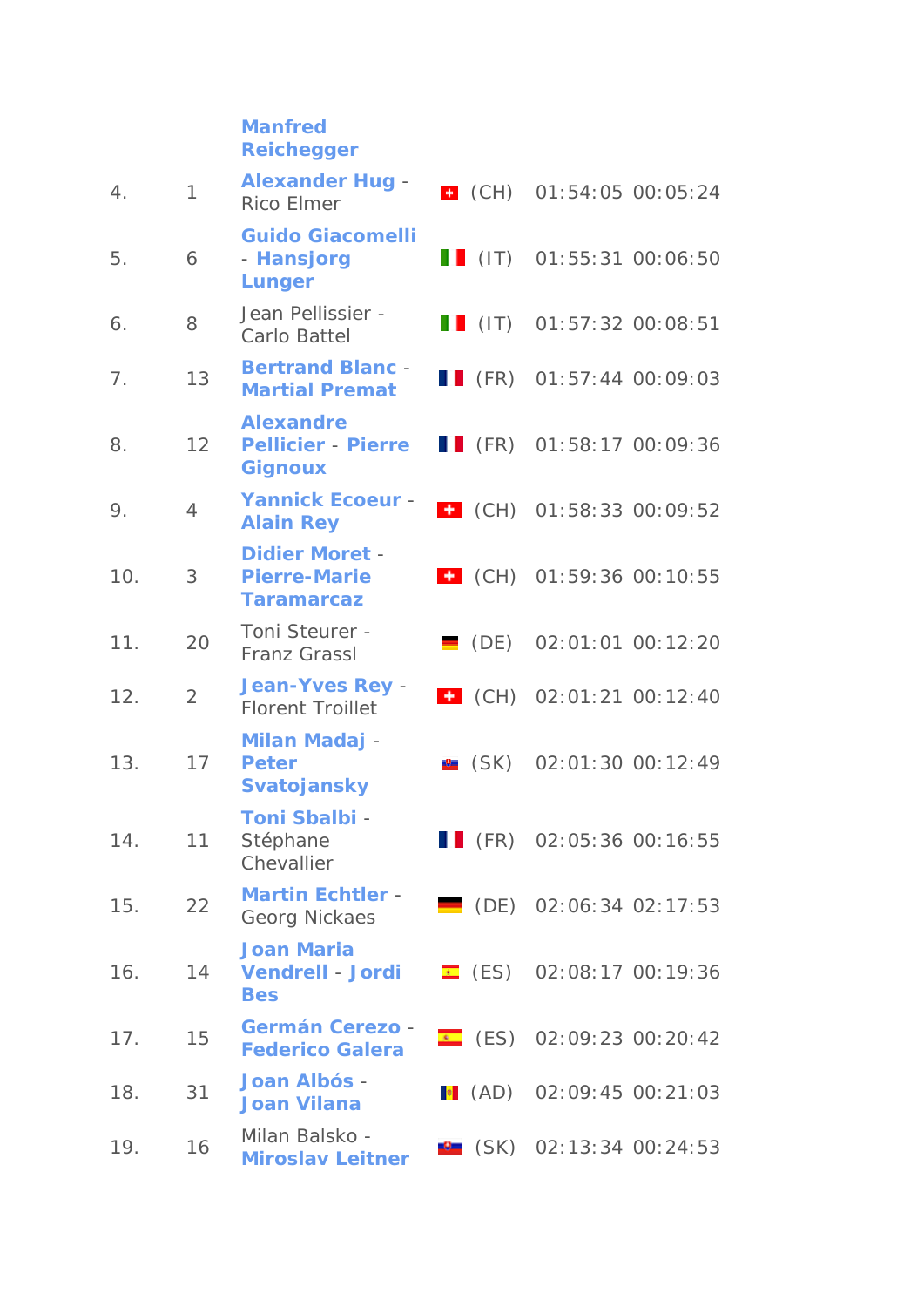| 20. | 25 | Miroslav Duch -<br><b>Roman</b><br><b>Kuzcinsky</b>                         |                     | $\Box$ (CZ) 02:16:12 00:27:31         |                   |                  |
|-----|----|-----------------------------------------------------------------------------|---------------------|---------------------------------------|-------------------|------------------|
| 21. | 21 | <b>Tim Stachel -</b><br><b>Benedikt Böhm</b>                                |                     | $\blacksquare$ (DE) 02:19:07 00:27:31 |                   | 3 min<br>penalty |
| 22. | 32 | <b>Pete Swenson -</b><br><b>Steve Romeo</b>                                 |                     | $\equiv$ (US) 02:22:19 00:33:38       |                   |                  |
| 23. | 30 | <b>Joan Turné -</b><br><b>Xavi Capdevila</b>                                |                     | $\bullet$ (AD) 02:24:34 00:35:53      |                   |                  |
| 24. | 26 | <b>Michal Nemec -</b><br>Marcel Svoboda                                     |                     | $\triangle$ (CZ) 02:25:02 00:36:21    |                   |                  |
| 25. | 33 | <b>Cary Smith -</b><br>Chris Kroger                                         |                     | $\equiv$ (US) 02:26:18 00:37:36       |                   |                  |
| 26. | 50 | Alun Powell -<br>Carron Scrimgeour                                          |                     | <b></b> (UK) 02:28:43 00:40:02        |                   |                  |
| 27. | 27 | Jan Jirak -<br><b>Jaroslav Bansky</b>                                       |                     | $\triangle$ (CZ) 02:30:08 00:41:27    |                   |                  |
| 28. | 34 | Szymon Zachwieja<br>- Jacek Zebracki                                        | $\blacksquare$ (PL) |                                       | 02:32:07 00:43:25 |                  |
| 29. | 23 | <b>Frank Zadnikar -</b><br>Karnikar                                         | $\blacksquare$ (SI) |                                       | 02:35:08 00:46:27 |                  |
| 30. | 36 | Bossev - Angelov                                                            | (BU)                |                                       | 02:37:03 00:48:22 |                  |
| 31. | 29 | Jordi Cornellà -<br><b>Mingo Ruiz</b>                                       |                     | $\bullet$ (AD) 02:38:32 00:49:50      |                   |                  |
| 32. | 48 | <b>Patrick Dordin -</b><br>Halvarsson                                       | $\blacksquare$ (SE) |                                       | 02:41:44 00:53:03 | 3 min<br>penalty |
| 33. | 52 | <b>Minehiro</b><br>Yokoyama - Seiji<br>Yamada                               |                     | $\bullet$ (JP) 02:41:55 00:53:14      |                   |                  |
| 34. | 41 | <b>Ola Berger - Ola</b><br><b>Hovdenak</b>                                  |                     | <b>E</b> (NO) 02:42:15 00:53:34       |                   |                  |
| 35. | 44 | <b>Martin Bartnes -</b><br>Martin Skorve                                    |                     | $\frac{1}{2}$ (NO) 02:43:28 00:54:46  |                   |                  |
| 36. | 18 | <b>I</b> oannis<br><b>Theocharopoulos</b><br>- Alexandros<br>Kambouropoulos |                     | $\equiv$ (GR) 02:44:37 00:55:55       |                   |                  |
| 37. | 53 | Yoshiyuki Sato -<br><b>Shinichiro</b><br><b>Matsubara</b>                   | $\bullet$ (JP)      |                                       | 02:49:28 01:00:47 |                  |